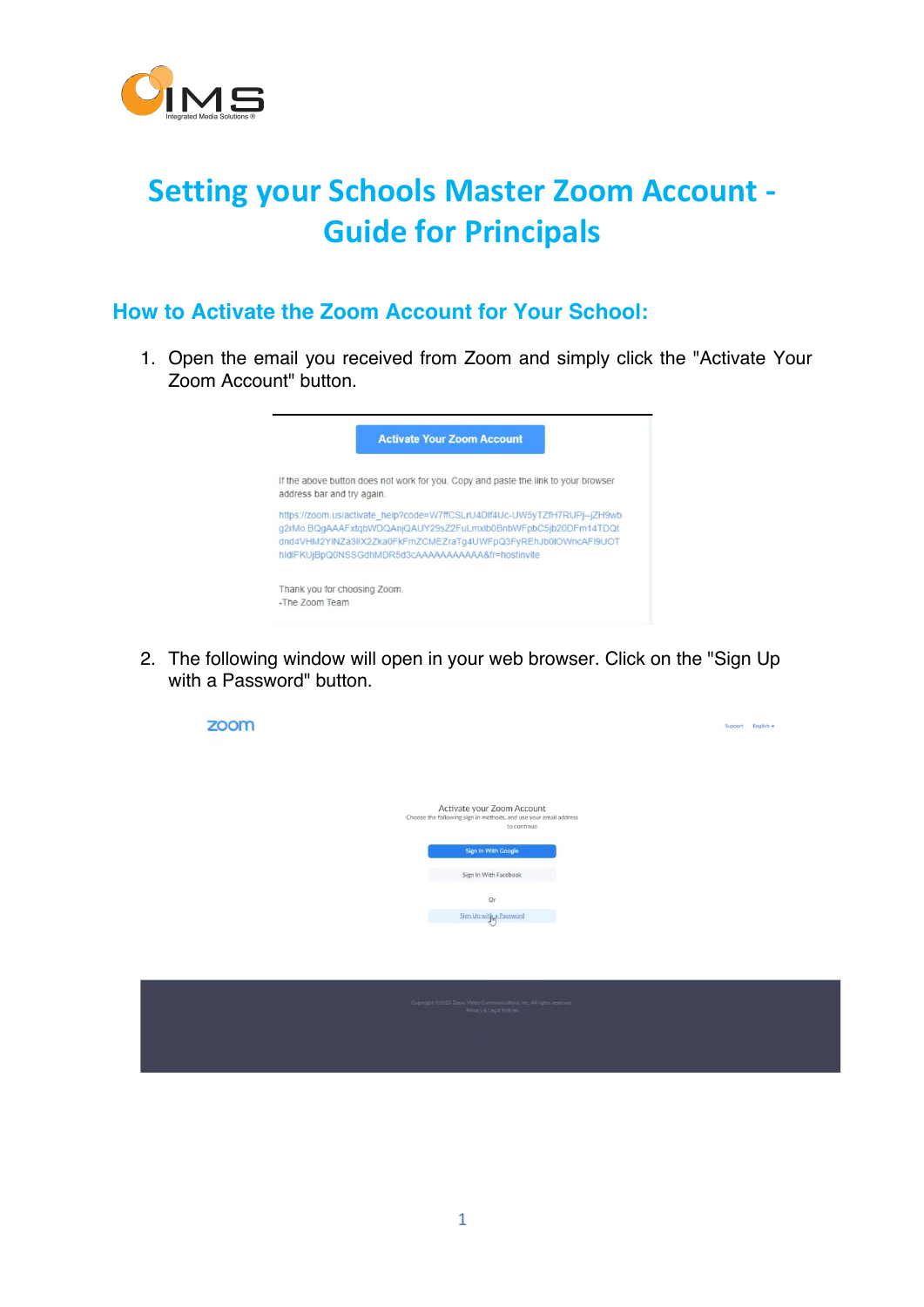

3. The following window will appear on your screen. You will be prompted to create a new account. Complete form and click "Continue".

|                                                                                                                 | <b>RESOURCES + SUPPORT</b><br>REQUEST A DEMO 1.888.799.9666                                       |  |
|-----------------------------------------------------------------------------------------------------------------|---------------------------------------------------------------------------------------------------|--|
| zoom<br>SOLUTIONS = PLANS & PRICING<br>CONTACT SALES                                                            | SIGN UP, IT'S FREE<br><b>SIGN IN</b><br>JOIN A MEETING<br><b>HOST A MEETING +</b>                 |  |
|                                                                                                                 |                                                                                                   |  |
|                                                                                                                 |                                                                                                   |  |
|                                                                                                                 |                                                                                                   |  |
|                                                                                                                 | Welcome to Zoom                                                                                   |  |
|                                                                                                                 | Hi, col <sup>+++</sup> @***com. Your account has been successfully created. Please list your name |  |
|                                                                                                                 | and create a password to continue.                                                                |  |
|                                                                                                                 | First Name I<br>$\boxplus$                                                                        |  |
|                                                                                                                 |                                                                                                   |  |
|                                                                                                                 | Last Name                                                                                         |  |
|                                                                                                                 |                                                                                                   |  |
|                                                                                                                 | $\circledR$<br>Password                                                                           |  |
|                                                                                                                 | $\circledR$<br>Confirm Password                                                                   |  |
|                                                                                                                 | By signing up, I agree to the Privacy Policy and Terms of Service.                                |  |
|                                                                                                                 |                                                                                                   |  |
|                                                                                                                 | <b>Continue</b>                                                                                   |  |
|                                                                                                                 |                                                                                                   |  |
|                                                                                                                 |                                                                                                   |  |
| About<br>Download<br><b>Sales</b>                                                                               | Support<br>Language                                                                               |  |
| <b>Meetings Client</b><br>1.888.799.9666<br>Zoom Blog<br>Zoom Rooms Client<br>Customers<br><b>Contact Sales</b> | <b>Test Zoom</b><br>English -<br><b>Account</b>                                                   |  |

4. You have now successfully activated your Zoom account.

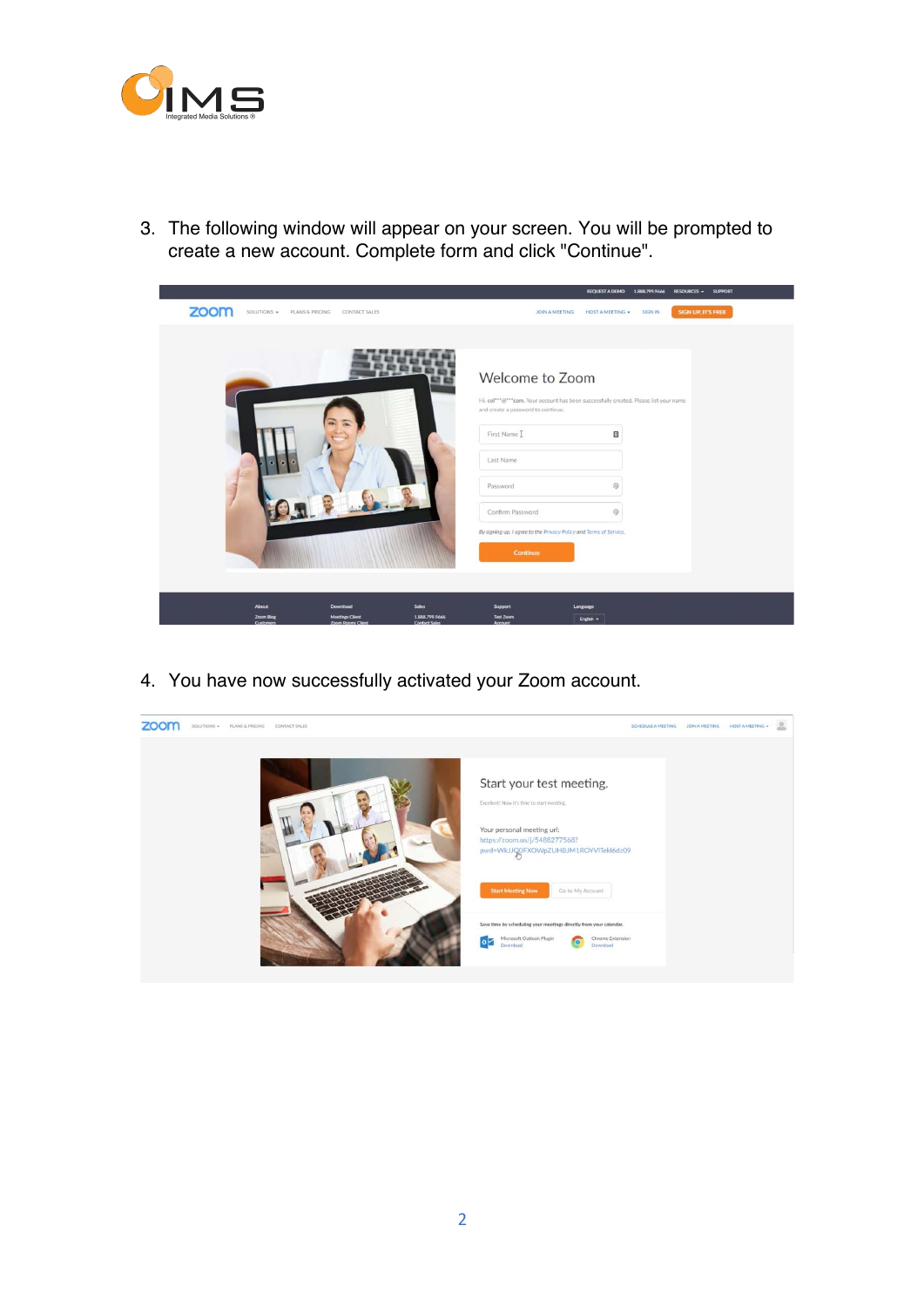

## **How to Download Zoom on Your Computer**

**1.** Open your computer's internet browser and navigate to the Zoom website at Zoom.us.

**2.** Navigate to the resources section at the top right of the window. Click on "Download Zoom Client".

|                                                                                                                                                                                                                    | <b>REQUEST A DEMO</b><br>1 888 799 9666<br>RESOURCES - SUPPORT                                                                    |
|--------------------------------------------------------------------------------------------------------------------------------------------------------------------------------------------------------------------|-----------------------------------------------------------------------------------------------------------------------------------|
| zoom<br>SOLUTIONS + PLANS & PRICING<br>CONTACT SALES                                                                                                                                                               | <b>HOST A MEETING +</b><br>JOIN A MEETING<br>Download Zoom Client                                                                 |
| We have developed resources to help you through this challenging time. Click here to learn more.                                                                                                                   | Video Tutorials<br>Live Training                                                                                                  |
| In this together.<br>Keeping you securely<br>connected wherever you are.<br>Sign up for Free<br><b>Helpful Resources</b><br>0 0 0<br>Learning made easy. Our Zoom experts offer sessions daily on all things Zoom. | Webinars and Events<br>Zoom Blog<br>FAQ<br>Privacy and Security<br>Security Resources<br>128<br>834<br>556<br><b>Register Now</b> |
| One Consistent Enterprise Experience.<br>strategy confidencial and Wallacek. Respectively.                                                                                                                         |                                                                                                                                   |

**3.** The following window will appear. Click on the "Download" Button under the "Zoom Client for Meetings section.

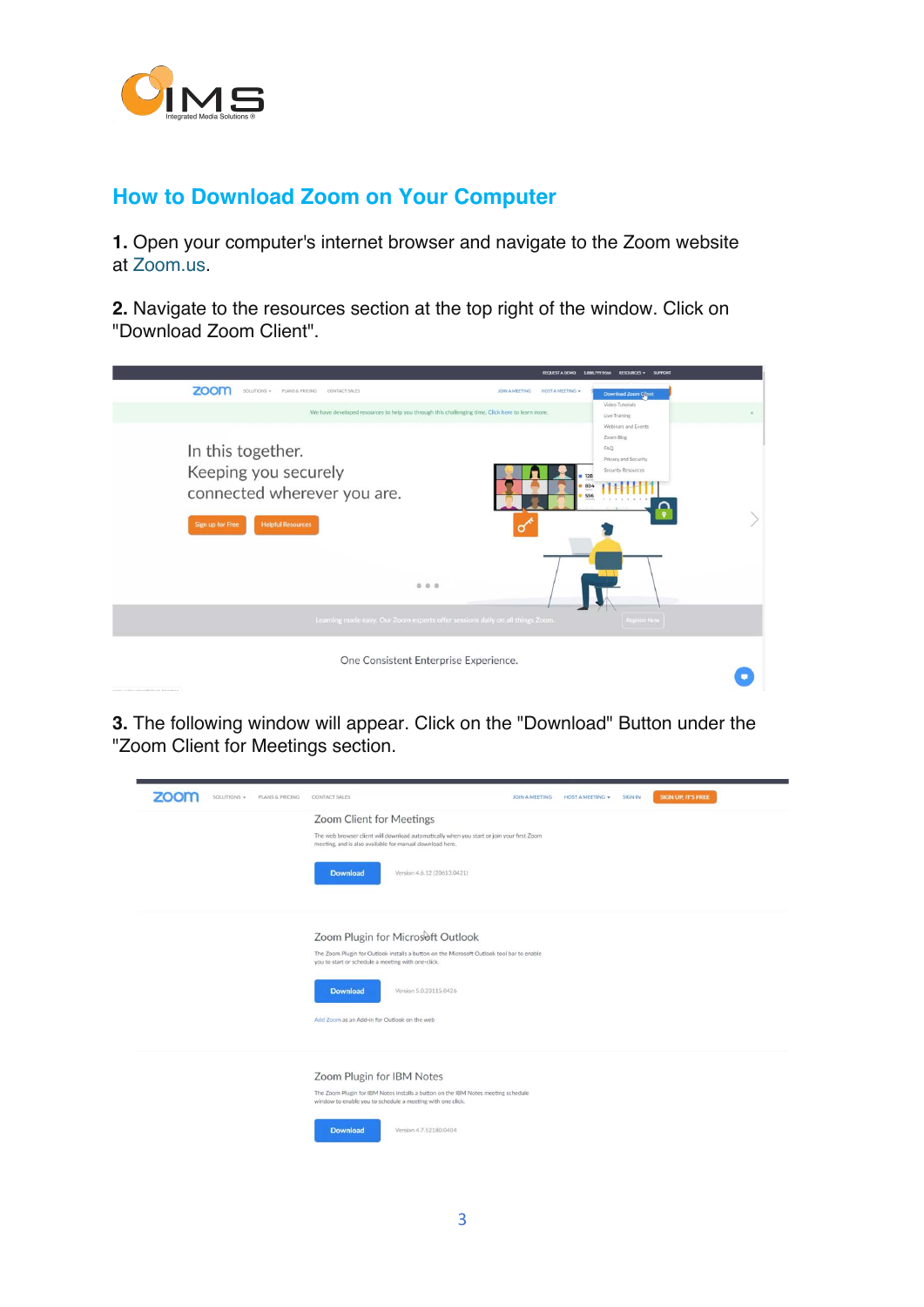

**4.** The Zoom application will download onto your computer. Once download is complete, simply click on the file on the bottom left as shown below to start install.

| 700<br>SOLUTIONS + PLANS & PRICING | <b>CONTACT SALES</b>                                                                                                                                  | JOIN A MEETING | HOST AMEETING + | SIGN IN | SIGN UP, IT'S FREE |
|------------------------------------|-------------------------------------------------------------------------------------------------------------------------------------------------------|----------------|-----------------|---------|--------------------|
|                                    | Zoom Client for Meetings                                                                                                                              |                |                 |         |                    |
|                                    | The web browser client will download automatically when you start or join your first Zoom<br>meeting, and is also available for manual download here. |                |                 |         |                    |
|                                    | <b>Download</b><br>Version 4.6.12 (20613.0421)                                                                                                        |                |                 |         |                    |
|                                    | Zoom Plugin for Microsoft Outlook                                                                                                                     |                |                 |         |                    |
|                                    | The Zoom Plugin for Qutlook installs a button on the Microsoft Qutlook tool bar to enable<br>you to start or schedule a meeting with one-click.       |                |                 |         |                    |
|                                    | Download<br>Version 5.0.23115.0426                                                                                                                    |                |                 |         |                    |
|                                    | Add Zoom as an Add-in for Outlook on the web                                                                                                          |                |                 |         |                    |
|                                    | Zoom Plugin for IBM Notes                                                                                                                             |                |                 |         |                    |
|                                    | The Zoom Plugin for IBM Notes installs a button on the IBM Notes meeting schedule<br>window to enable you to schedule a meeting with one click.       |                |                 |         |                    |
|                                    | Download<br>Version 4.7.52180.0404                                                                                                                    |                |                 |         |                    |

5. The following window will appear while installation is in progress.



6. Once the installation is complete, the Zoom application will launch on your computer.

|      |            |                 |                                                                                                                                                       |                       | REQUESTA DEMO 1888-799-9666 | RESOURCES -<br><b>SUPPORT</b> |
|------|------------|-----------------|-------------------------------------------------------------------------------------------------------------------------------------------------------|-----------------------|-----------------------------|-------------------------------|
| zoom | sournovs - | PLANS & PRICING | CONTACT SALES                                                                                                                                         | <b>JOIN A MEETING</b> | HOST A MEETING +<br>SIGN IN | <b>SIGN UP, IT'S FREE</b>     |
|      |            |                 | Zoom Client for Meetings                                                                                                                              |                       |                             |                               |
|      |            |                 | The web browser client will download automatically when you start or join your first Zoom<br>meeting, and is also available for manual download here. |                       |                             |                               |
|      |            |                 | Zoom Cloud Meetings<br>zoom                                                                                                                           | $\times$<br>о.        |                             |                               |
|      |            |                 | <b>Join a Meeting</b><br>Sign In                                                                                                                      |                       |                             |                               |
|      |            |                 | Version: 4.6.12 (20613.0421)                                                                                                                          | IS.                   |                             |                               |
|      |            |                 | Zoom Plugin for IBM Notes                                                                                                                             |                       |                             |                               |
|      |            |                 | The Zoom Plugin for IBM Notes installs a button on the IBM Notes meeting schedule<br>window to enable you to schedule a meeting with one click.       |                       |                             |                               |
|      |            |                 | <b>Download</b><br>Version 4.7.52180.0404                                                                                                             |                       |                             |                               |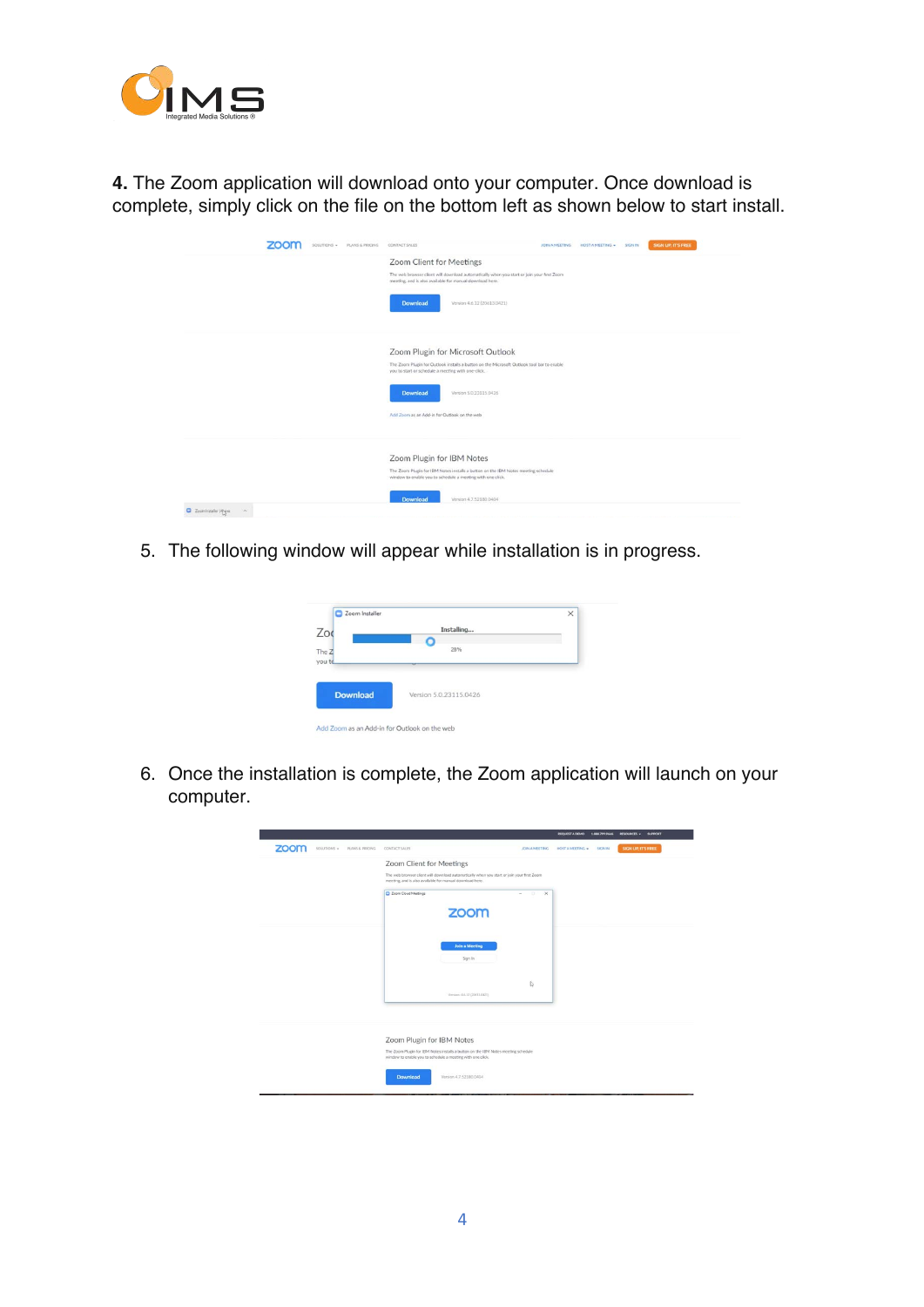

## **How to add your teachers to the Schools Zoom Account**

1. Sign into your Zoom Account via www.zoom.us - Using your Email & Password

| zoom | SOLUTIONS - | PLANS & PRICING | CONTACT SALES |                |                       |                                                                    | <b>JOIN A MEETING</b> | <b>HOST A MEETING +</b> | <b>SIGN IN</b> | SIGN UP, IT'S FREE |
|------|-------------|-----------------|---------------|----------------|-----------------------|--------------------------------------------------------------------|-----------------------|-------------------------|----------------|--------------------|
|      |             |                 |               |                | Sign In               |                                                                    |                       |                         |                |                    |
|      |             |                 |               | Email Address  |                       |                                                                    |                       |                         |                |                    |
|      |             |                 |               |                | @gmail.com            |                                                                    | $\equiv$              |                         |                |                    |
|      |             |                 |               | Password       |                       |                                                                    |                       |                         |                |                    |
|      |             |                 |               |                |                       | Forgot password                                                    |                       |                         |                |                    |
|      |             |                 |               |                |                       |                                                                    |                       |                         |                | $\mathbb{Q}$       |
|      |             |                 |               |                | Sign In               |                                                                    |                       |                         |                |                    |
|      |             |                 |               |                | Stay signed in        | New to Zoom? Sign Up Free                                          |                       |                         |                |                    |
|      |             |                 |               |                |                       |                                                                    |                       |                         |                |                    |
|      |             |                 |               | $\mathbf{a}_i$ | Sign in with SSO      |                                                                    |                       |                         |                |                    |
|      |             |                 |               | G              | Sign in with Google   |                                                                    |                       |                         |                |                    |
|      |             |                 |               | c              | Sign in with Facebook |                                                                    |                       |                         |                |                    |
|      |             |                 |               |                |                       | By signing in, I agree to the Privacy Policy and Terms of Service. |                       |                         |                |                    |

2. Click on User Management Tab:

| zoom<br>SOLUTIONS - PLANS & PRICING                            | CONTACT SALES       |                                                                                                                                | <b>HOST A MEETING +</b><br>SCHEDULE A MEETING<br><b>JOIN A MEETING</b> |
|----------------------------------------------------------------|---------------------|--------------------------------------------------------------------------------------------------------------------------------|------------------------------------------------------------------------|
| PERSONAL<br>Profile<br>Meetings<br>Webinars<br>Recordings      | Chinge              | Account No.                                                                                                                    | Edit                                                                   |
| Settings<br>ADMIN.                                             | Personal Meeting ID | 568<br>Show<br>https://zoom.us/j/*******568?pwd********* Show<br>x Use this ID for instant meetings                            | Edit                                                                   |
| Dashboard                                                      | Personal Link       | Not set yet.                                                                                                                   | Customize                                                              |
| > User Management<br>> Room Management<br>> Account Management | Sign-In Email       | @gmail.com Show<br>Linked accounts:                                                                                            | Edit                                                                   |
| > Advanced                                                     | User Type           | Licensed ®                                                                                                                     |                                                                        |
|                                                                | Capacity            | 100 ℮<br>Meeting                                                                                                               |                                                                        |
| <b>Attend Live Training</b>                                    | Language            | English                                                                                                                        | Edit                                                                   |
| Video Tutorials<br>Knowledge Base                              | Date and Time       | Time Zone<br>(GMT+1:00) Dublin<br>Example: 08/15/2011<br>Date Format<br>mm/dd/yyyy<br>Time Format<br>$\times$ Use 24-hour time | <b>Edit</b>                                                            |